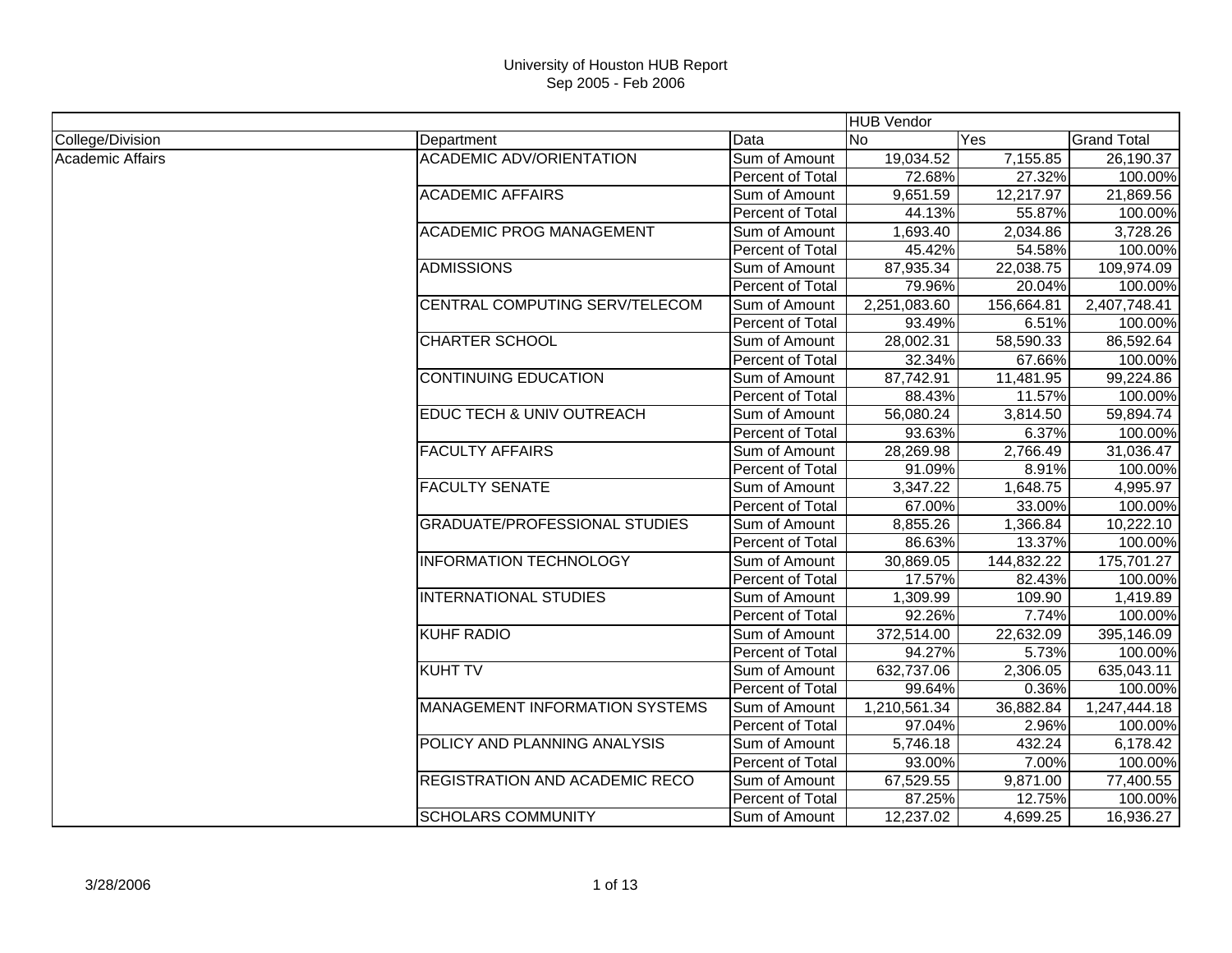|                                   |                                            |                  |                  | <b>HUB Vendor</b> |                    |  |  |
|-----------------------------------|--------------------------------------------|------------------|------------------|-------------------|--------------------|--|--|
| College/Division                  | Department                                 | Data             | <b>No</b>        | Yes               | <b>Grand Total</b> |  |  |
| Academic Affairs                  | <b>SCHOLARS COMMUNITY</b>                  | Percent of Total | 72.25%           | 27.75%            | 100.00%            |  |  |
|                                   | <b>SCHOLARSHIPS (SPECIAL)</b>              | Sum of Amount    | 9,662.84         |                   | 9,662.84           |  |  |
|                                   |                                            | Percent of Total | 100.00%          | 0.00%             | 100.00%            |  |  |
|                                   | SCHOLARSHIPS AND FINANCIAL AID             | Sum of Amount    | 21,247.03        | 245.07            | 21,492.10          |  |  |
|                                   |                                            | Percent of Total | 98.86%           | 1.14%             | 100.00%            |  |  |
|                                   | SECURITY AND DISASTER RECOVERY             | Sum of Amount    | 6,584.14         | 740.83            | 7,324.97           |  |  |
|                                   |                                            | Percent of Total | 89.89%           | 10.11%            | 100.00%            |  |  |
|                                   | TECHNOLOGY SUPPORT SERVICES                | Sum of Amount    | 265,557.37       | 1,124,221.76      | 1,389,779.13       |  |  |
|                                   |                                            | Percent of Total | 19.11%           | 80.89%            | 100.00%            |  |  |
|                                   | UNDERGRADUATE STUDIES                      | Sum of Amount    | 1,097.48         |                   | 1,097.48           |  |  |
|                                   |                                            | Percent of Total | 100.00%          | 0.00%             | 100.00%            |  |  |
| Academic Affairs Sum of Amount    |                                            |                  | 5,219,349.42     | 1,626,754.35      | 6,846,103.77       |  |  |
| Academic Affairs Percent of Total |                                            |                  | 76.24%           | 23.76%            | 100.00%            |  |  |
| Administration and Finance        | <b>ADMIN - FINANCIAL SVCS</b>              | Sum of Amount    | 10,792.12        | 5,696.54          | 16,488.66          |  |  |
|                                   |                                            | Percent of Total | 65.45%           | 34.55%            | 100.00%            |  |  |
|                                   | <b>ADMINISTRATION &amp; FINANCE</b>        | Sum of Amount    | 95,416.46        | 13,040.85         | 108,457.31         |  |  |
|                                   |                                            | Percent of Total | 87.98%           | 12.02%            | 100.00%            |  |  |
|                                   | AVCIAVP-ADMINISTRATION                     | Sum of Amount    | 54,094.00        | 1,361.34          | 55,455.34          |  |  |
|                                   |                                            | Percent of Total | 97.55%           | 2.45%             | 100.00%            |  |  |
|                                   | <b>BUDGET</b>                              | Sum of Amount    | 1,533.76         | 671.85            | 2,205.61           |  |  |
|                                   |                                            | Percent of Total | 69.54%           | 30.46%            | 100.00%            |  |  |
|                                   | <b>BUSINESS SERVICES</b>                   | Sum of Amount    | 3,959.80         |                   | 3,959.80           |  |  |
|                                   |                                            | Percent of Total | 100.00%          | 0.00%             | 100.00%            |  |  |
|                                   | ENVIRONMENTAL HEALTH RISK MGMT             | Sum of Amount    | 3,305,631.43     | 29,189.73         | 3,334,821.16       |  |  |
|                                   |                                            | Percent of Total | 99.12%           | 0.88%             | 100.00%            |  |  |
|                                   | <b>FACILITIES &amp; PLANNING</b>           | Sum of Amount    | 21, 142, 237. 12 | 8,410,443.84      | 29,552,680.96      |  |  |
|                                   |                                            | Percent of Total | 71.54%           | 28.46%            | 100.00%            |  |  |
|                                   | <b>FINANCE</b>                             | Sum of Amount    | 87,256.27        | 63,328.07         | 150,584.34         |  |  |
|                                   |                                            | Percent of Total | 57.95%           | 42.05%            | 100.00%            |  |  |
|                                   | <b>FINANCIAL REPORTING</b>                 | Sum of Amount    | 4,597.85         | 4,441.49          | 9,039.34           |  |  |
|                                   |                                            | Percent of Total | 50.86%           | 49.14%            | 100.00%            |  |  |
|                                   | <b>HUB PROGRAMS</b>                        | Sum of Amount    | 559.75           | 627.96            | 1,187.71           |  |  |
|                                   |                                            | Percent of Total | 47.13%           | 52.87%            | 100.00%            |  |  |
|                                   | <b>HUMAN RESOURCES</b>                     | Sum of Amount    | 43,762.81        | 10,363.16         | 54,125.97          |  |  |
|                                   |                                            | Percent of Total | 80.85%           | 19.15%            | 100.00%            |  |  |
|                                   | <b>INST - ADMINISTRATION &amp; FINANCE</b> | Sum of Amount    | 985.92           |                   | 985.92             |  |  |
|                                   |                                            | Percent of Total | 100.00%          | 0.00%             | 100.00%            |  |  |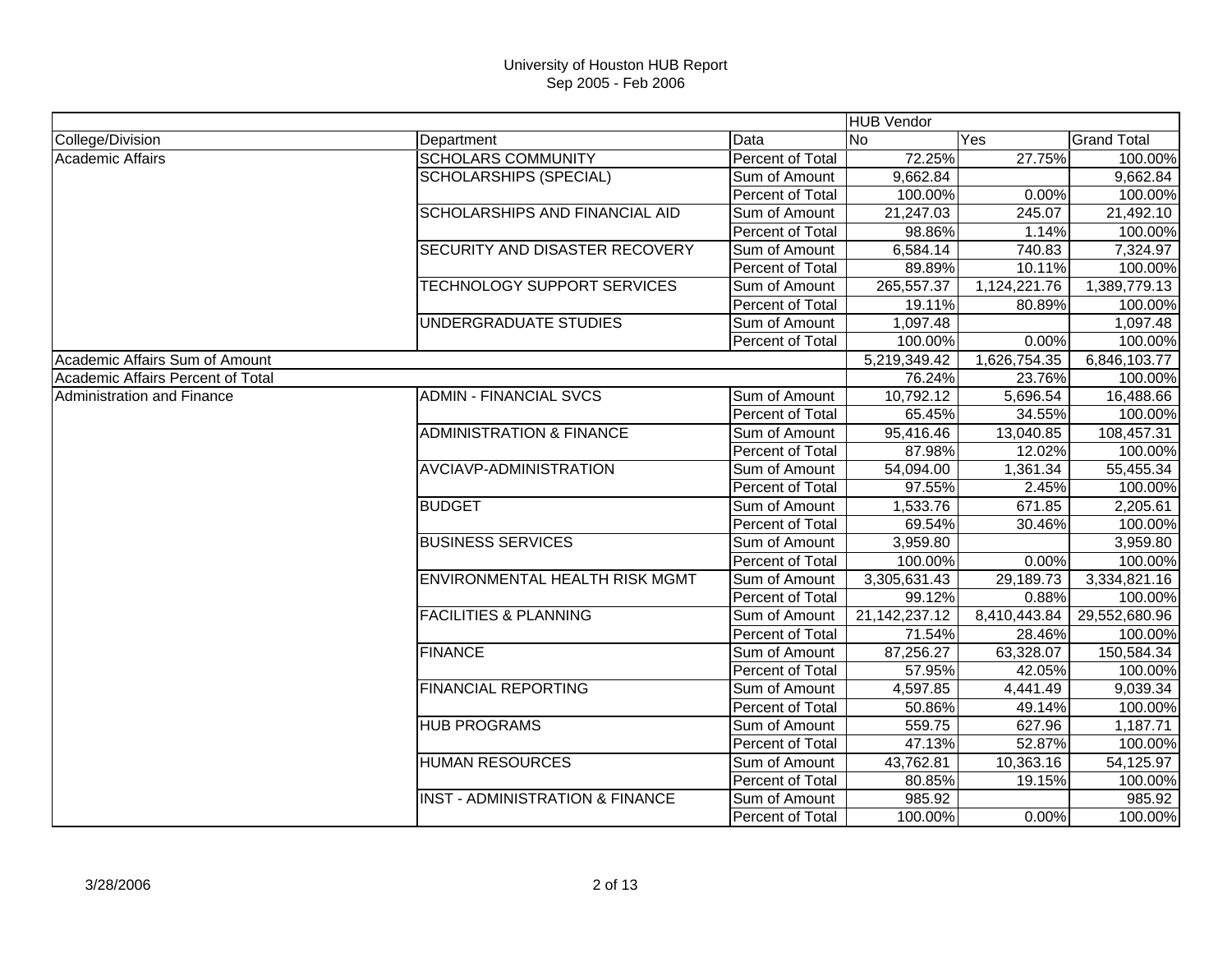|                                             |                                   |                  | <b>HUB</b> Vendor |              |                    |
|---------------------------------------------|-----------------------------------|------------------|-------------------|--------------|--------------------|
| College/Division                            | Department                        | Data             | <b>No</b>         | Yes          | <b>Grand Total</b> |
| Administration and Finance                  | <b>INST - BUDGET</b>              | Sum of Amount    |                   | 4,773.66     | 4,773.66           |
|                                             |                                   | Percent of Total | 0.00%             | 100.00%      | 100.00%            |
|                                             | <b>ONE CARD PROGRAM</b>           | Sum of Amount    | 168,651.26        | 3,865.19     | 172,516.45         |
|                                             |                                   | Percent of Total | 97.76%            | 2.24%        | 100.00%            |
|                                             | PARKING & TRANSPORTATION          | Sum of Amount    | 678,398.31        | 7,752.14     | 686,150.45         |
|                                             |                                   | Percent of Total | 98.87%            | 1.13%        | 100.00%            |
|                                             | PHY PLANT-ADMINISTRATION          | Sum of Amount    | 321,258.04        | 46,823.85    | 368,081.89         |
|                                             |                                   | Percent of Total | 87.28%            | 12.72%       | 100.00%            |
|                                             | PHY PLANT-AUTOMOTIVE              | Sum of Amount    | 81,898.88         | 17,071.66    | 98,970.54          |
|                                             |                                   | Percent of Total | 82.75%            | 17.25%       | 100.00%            |
|                                             | PHY PLANT-BLDG MAINT              | Sum of Amount    | 119,026.58        | 44,604.99    | 163,631.57         |
|                                             |                                   | Percent of Total | 72.74%            | 27.26%       | 100.00%            |
|                                             | PHY PLANT-CUSTODIAL SVCS          | Sum of Amount    | 37,961.89         | 2,648.44     | 40,610.33          |
|                                             |                                   | Percent of Total | 93.48%            | 6.52%        | 100.00%            |
|                                             | PHY PLANT-GROUNDS MAINT           | Sum of Amount    | 63,303.34         | 938.99       | 64,242.33          |
|                                             |                                   | Percent of Total | 98.54%            | 1.46%        | 100.00%            |
|                                             | PHY PLANT-SOLID WASTE             | Sum of Amount    | 16,141.80         |              | 16,141.80          |
|                                             |                                   | Percent of Total | 100.00%           | 0.00%        | 100.00%            |
|                                             | PHY PLANT-UTILITIES               | Sum of Amount    | 428,428.12        | 126,654.86   | 555,082.98         |
|                                             |                                   | Percent of Total | 77.18%            | 22.82%       | 100.00%            |
|                                             | <b>POLICE</b>                     | Sum of Amount    | 156,434.62        | 51,673.65    | 208,108.27         |
|                                             |                                   | Percent of Total | 75.17%            | 24.83%       | 100.00%            |
|                                             | <b>POSTAL SERVICES</b>            | Sum of Amount    | 38,105.98         | 510.35       | 38,616.33          |
|                                             |                                   | Percent of Total | 98.68%            | 1.32%        | 100.00%            |
|                                             | <b>PRINTING</b>                   | Sum of Amount    | 57,935.97         | 1,716.15     | 59,652.12          |
|                                             |                                   | Percent of Total | 97.12%            | 2.88%        | 100.00%            |
|                                             | <b>PURCHASED UTILITIES</b>        | Sum of Amount    | 6,643.30          |              | 6,643.30           |
|                                             |                                   | Percent of Total | 100.00%           | 0.00%        | 100.00%            |
|                                             | <b>STUDENT FINANCIAL SERVICES</b> | Sum of Amount    | 106,533.56        | 37,036.42    | 143,569.98         |
|                                             |                                   | Percent of Total | 74.20%            | 25.80%       | 100.00%            |
| Administration and Finance Sum of Amount    |                                   |                  | 27,031,548.94     | 8,885,235.18 | 35,916,784.12      |
| Administration and Finance Percent of Total |                                   |                  | 75.26%            | 24.74%       | 100.00%            |
| Architecture                                | <b>DEAN, ARCHITECTURE</b>         | Sum of Amount    | 84,782.00         | 9,622.10     | 94,404.10          |
|                                             |                                   | Percent of Total | 89.81%            | 10.19%       | 100.00%            |
| Architecture Sum of Amount                  |                                   |                  | 84,782.00         | 9,622.10     | 94,404.10          |
| Architecture Percent of Total               |                                   |                  | 89.81%            | 10.19%       | 100.00%            |
| <b>Business Administration</b>              | <b>ACCOUNTANCY AND TAXATION</b>   | Sum of Amount    | 9,893.03          | 27,042.81    | 36,935.84          |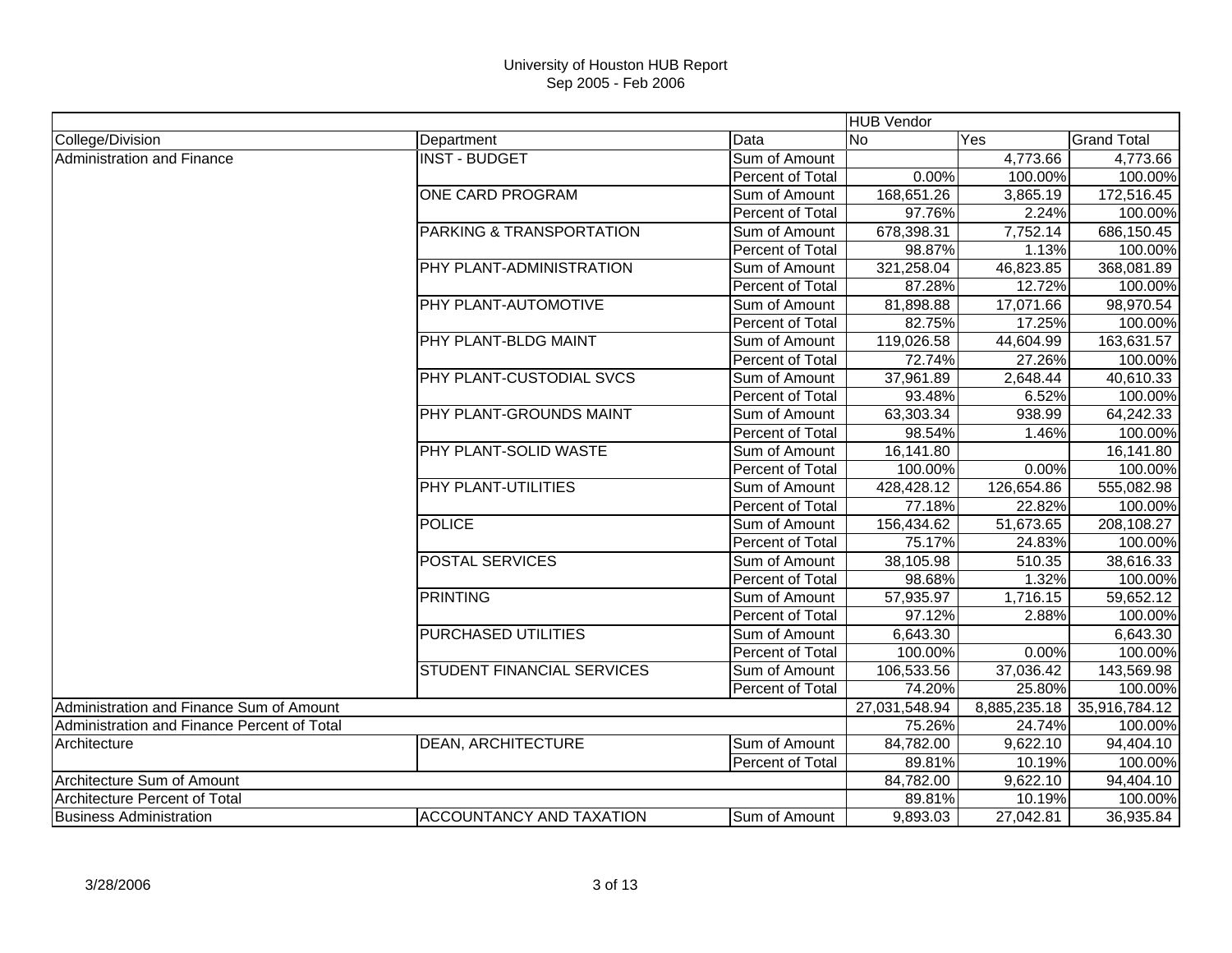|                                                 |                                           |                         | <b>HUB</b> Vendor |            |                    |
|-------------------------------------------------|-------------------------------------------|-------------------------|-------------------|------------|--------------------|
| College/Division                                | Department                                | Data                    | <b>No</b>         | Yes        | <b>Grand Total</b> |
| <b>Business Administration</b>                  | ACCOUNTANCY AND TAXATION                  | Percent of Total        | 26.78%            | 73.22%     | 100.00%            |
|                                                 | <b>CBA CAREER SERVICES CTR</b>            | Sum of Amount           | 27,121.16         | 2,021.96   | 29,143.12          |
|                                                 |                                           | Percent of Total        | 93.06%            | 6.94%      | 100.00%            |
|                                                 | <b>CTR FOR ENTREPRENEURSHIP &amp; INN</b> | Sum of Amount           | 11,857.89         | 2,596.28   | 14,454.17          |
|                                                 |                                           | Percent of Total        | 82.04%            | 17.96%     | 100.00%            |
|                                                 | CTR FOR EXECUTIVE DEVELOPMENT             | Sum of Amount           | 10,006.24         | 2,747.89   | 12,754.13          |
|                                                 |                                           | Percent of Total        | 78.45%            | 21.55%     | 100.00%            |
|                                                 | <b>DEAN, BUSINESS ADMINISTRATION</b>      | Sum of Amount           | 451,547.01        | 95,387.13  | 546,934.14         |
|                                                 |                                           | Percent of Total        | 82.56%            | 17.44%     | 100.00%            |
|                                                 | <b>DECISION AND INFORMATION SCIEN</b>     | Sum of Amount           | 13,539.98         | 23,058.82  | 36,598.80          |
|                                                 |                                           | Percent of Total        | 37.00%            | 63.00%     | 100.00%            |
|                                                 | <b>EXECUTIVE DEGREE PROGRAMS</b>          | Sum of Amount           | 203,581.10        | 13,522.28  | 217,103.38         |
|                                                 |                                           | Percent of Total        | 93.77%            | 6.23%      | 100.00%            |
|                                                 | <b>FINANCE</b>                            | Sum of Amount           | 3,051.02          | 8,458.46   | 11,509.48          |
|                                                 |                                           | Percent of Total        | 26.51%            | 73.49%     | 100.00%            |
|                                                 | GULF COAST SMALL BUS. DEVEL CE            | Sum of Amount           | 266,751.32        | 101,853.78 | 368,605.10         |
|                                                 |                                           | Percent of Total        | 72.37%            | 27.63%     | 100.00%            |
|                                                 | <b>INFORMATION SYSTEMS RESEARCH C</b>     | Sum of Amount           | 414.20            | 33.44      | 447.64             |
|                                                 |                                           | Percent of Total        | 92.53%            | 7.47%      | 100.00%            |
|                                                 | <b>MANAGEMENT</b>                         | Sum of Amount           | 5,082.26          | 6,444.74   | 11,527.00          |
|                                                 |                                           | Percent of Total        | 44.09%            | 55.91%     | 100.00%            |
|                                                 | <b>MARKETING</b>                          | Sum of Amount           | 98,669.55         | 17,502.23  | 116,171.78         |
|                                                 |                                           | Percent of Total        | 84.93%            | 15.07%     | 100.00%            |
|                                                 | <b>MBA STUDENT SERVICES CENTER</b>        | Sum of Amount           | 5,524.07          | 1,448.75   | 6,972.82           |
|                                                 |                                           | Percent of Total        | 79.22%            | 20.78%     | 100.00%            |
|                                                 | <b>RESEARCH AND INSTR COMPUTING S</b>     | Sum of Amount           | 91,493.62         | 16,683.55  | 108,177.17         |
|                                                 |                                           | Percent of Total        | 84.58%            | 15.42%     | 100.00%            |
|                                                 | UNDERGRAD BUSINESS PROG                   | Sum of Amount           | 14,246.89         | 2,638.87   | 16,885.76          |
|                                                 |                                           | Percent of Total        | 84.37%            | 15.63%     | 100.00%            |
| Business Administration Sum of Amount           |                                           |                         | 1,212,779.34      | 321,440.99 | 1,534,220.33       |
| <b>Business Administration Percent of Total</b> |                                           |                         | 79.05%            | 20.95%     | 100.00%            |
| Education                                       | CENTER FOR INFO TECH IN EDUCATION         | Sum of Amount           | 77,934.56         | 85,001.17  | 162,935.73         |
|                                                 |                                           | Percent of Total        | 47.83%            | 52.17%     | 100.00%            |
|                                                 | <b>CONSISTENCY MGMT &amp; COOP DISCIP</b> | Sum of Amount           | 350,031.30        | 25,227.64  | 375,258.94         |
|                                                 |                                           | Percent of Total        | 93.28%            | 6.72%      | 100.00%            |
|                                                 | <b>CURRICULUM AND INSTRUCTION</b>         | Sum of Amount           | 41,788.40         | 15,087.92  | 56,876.32          |
|                                                 |                                           | <b>Percent of Total</b> | 73.47%            | 26.53%     | 100.00%            |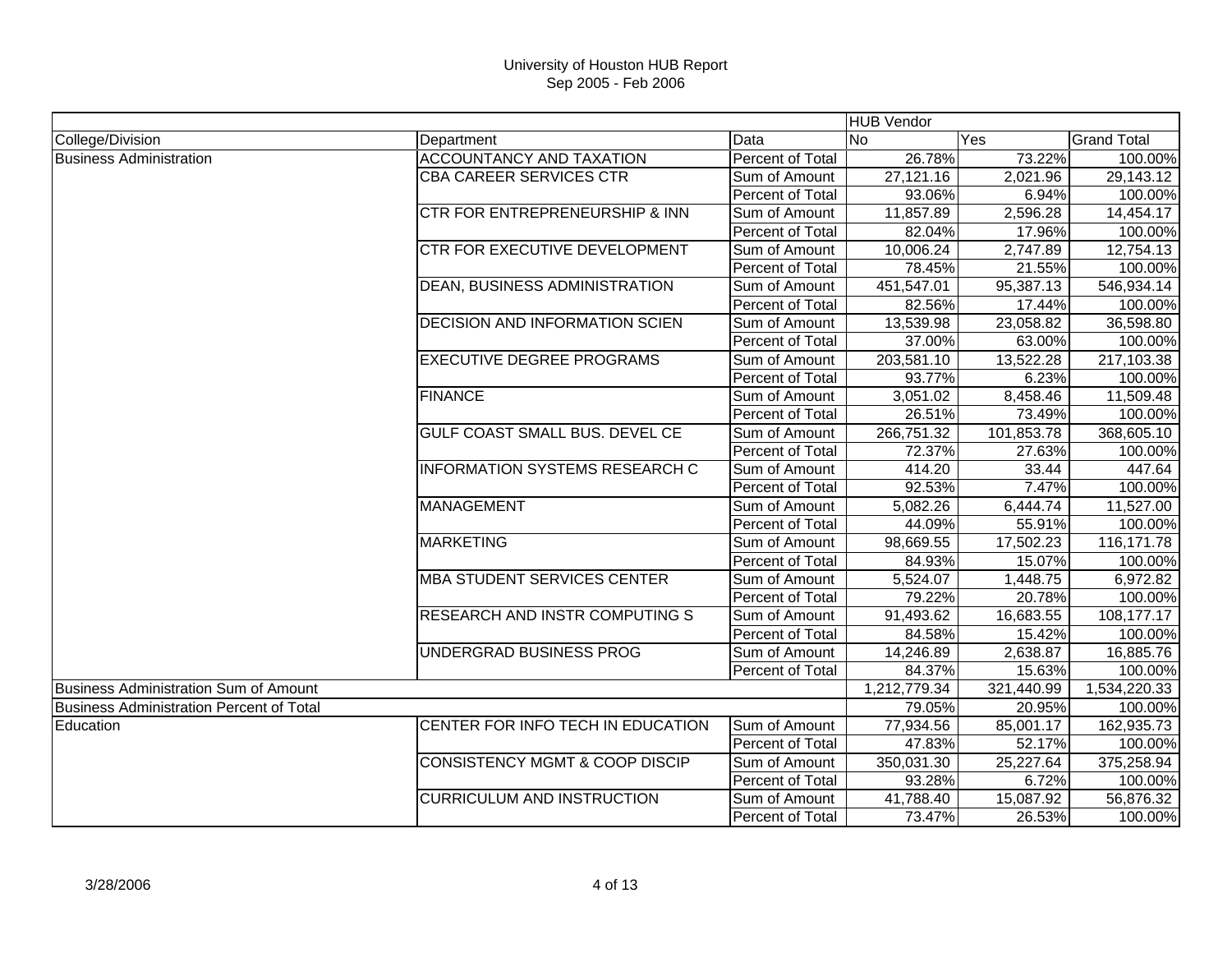|                                   |                                       |                         | <b>HUB</b> Vendor |                         |                    |
|-----------------------------------|---------------------------------------|-------------------------|-------------------|-------------------------|--------------------|
| College/Division                  | Department                            | Data                    | <b>No</b>         | $\overline{\text{Yes}}$ | <b>Grand Total</b> |
| Education                         | <b>DEAN, EDUCATION</b>                | Sum of Amount           | 86,898.10         | 42,076.40               | 128,974.50         |
|                                   |                                       | Percent of Total        | 67.38%            | 32.62%                  | 100.00%            |
|                                   | EDU. LEADERSHIP & CULTURAL STU        | Sum of Amount           | 16,008.40         | 4,439.47                | 20,447.87          |
|                                   |                                       | Percent of Total        | 78.29%            | 21.71%                  | 100.00%            |
|                                   | EDUCATIONAL PSYCHOLOGY                | Sum of Amount           | 19,575.72         | 11,347.84               | 30,923.56          |
|                                   |                                       | Percent of Total        | 63.30%            | 36.70%                  | 100.00%            |
|                                   | <b>HEALTH AND HUMAN PERFORMANCE</b>   | Sum of Amount           | 195,819.70        | 21,033.64               | 216,853.34         |
|                                   |                                       | Percent of Total        | 90.30%            | 9.70%                   | 100.00%            |
|                                   | HUMAN DEVELOPMENT LAB                 | Sum of Amount           | 14,662.32         | 2,822.37                | 17,484.69          |
|                                   |                                       | Percent of Total        | 83.86%            | 16.14%                  | 100.00%            |
|                                   | <b>TEACHER EDUCATION AND CERTIFIC</b> | Sum of Amount           | 7,149.53          | 1,309.67                | 8,459.20           |
|                                   |                                       | Percent of Total        | 84.52%            | 15.48%                  | 100.00%            |
|                                   | TEX CTR FOR UNIV/SCHOOL PRTSHP        | Sum of Amount           | 10,065.04         | 6,122.71                | 16,187.75          |
|                                   |                                       | <b>Percent of Total</b> | 62.18%            | 37.82%                  | 100.00%            |
| <b>Education Sum of Amount</b>    |                                       |                         | 819,933.07        | 214,468.83              | 1,034,401.90       |
| <b>Education Percent of Total</b> |                                       |                         | 79.27%            | 20.73%                  | 100.00%            |
| Engineering                       | <b>CHEMICAL ENGINEERING</b>           | Sum of Amount           | 470,585.03        | 18,118.45               | 488,703.48         |
|                                   |                                       | Percent of Total        | 96.29%            | 3.71%                   | 100.00%            |
|                                   | <b>CIVIL ENGINEERING</b>              | Sum of Amount           | 174,074.40        | 32,087.00               | 206,161.40         |
|                                   |                                       | <b>Percent of Total</b> | 84.44%            | 15.56%                  | 100.00%            |
|                                   | COMPOSITE ENGR APPLICATIONS CT        | Sum of Amount           | 55,079.64         | 3,805.89                | 58,885.53          |
|                                   |                                       | Percent of Total        | 93.54%            | 6.46%                   | 100.00%            |
|                                   | <b>CTR FOR INNOVATIVE GROUTING</b>    | Sum of Amount           | 5,369.88          | 1,595.64                | 6,965.52           |
|                                   |                                       | Percent of Total        | 77.09%            | 22.91%                  | 100.00%            |
|                                   | <b>DEAN, ENGINEERING</b>              | Sum of Amount           | 330,798.57        | 105,939.04              | 436,737.61         |
|                                   |                                       | Percent of Total        | 75.74%            | 24.26%                  | 100.00%            |
|                                   | <b>ELECTRICAL ENGINEERING</b>         | Sum of Amount           | 278,932.31        | 12,707.80               | 291,640.11         |
|                                   |                                       | Percent of Total        | 95.64%            | 4.36%                   | 100.00%            |
|                                   | <b>ENGINEERING SERVICES</b>           | Sum of Amount           | 4,801.83          | 650.95                  | 5,452.78           |
|                                   |                                       | Percent of Total        | 88.06%            | 11.94%                  | 100.00%            |
|                                   | INDUSTRIAL ENGINEERING                | Sum of Amount           | 36,110.99         | 26,800.80               | 62,911.79          |
|                                   |                                       | Percent of Total        | 57.40%            | 42.60%                  | 100.00%            |
|                                   | <b>MECHANICAL ENGINEERING</b>         | Sum of Amount           | 179,430.21        | 30,310.62               | 209,740.83         |
|                                   |                                       | Percent of Total        | 85.55%            | 14.45%                  | 100.00%            |
|                                   | <b>SW PUBLIC TECHNOLOGY CENTER</b>    | Sum of Amount           | 2.95              |                         | 2.95               |
|                                   |                                       | Percent of Total        | 100.00%           | 0.00%                   | 100.00%            |
| Engineering Sum of Amount         |                                       |                         | 1,535,185.81      | 232,016.19              | 1,767,202.00       |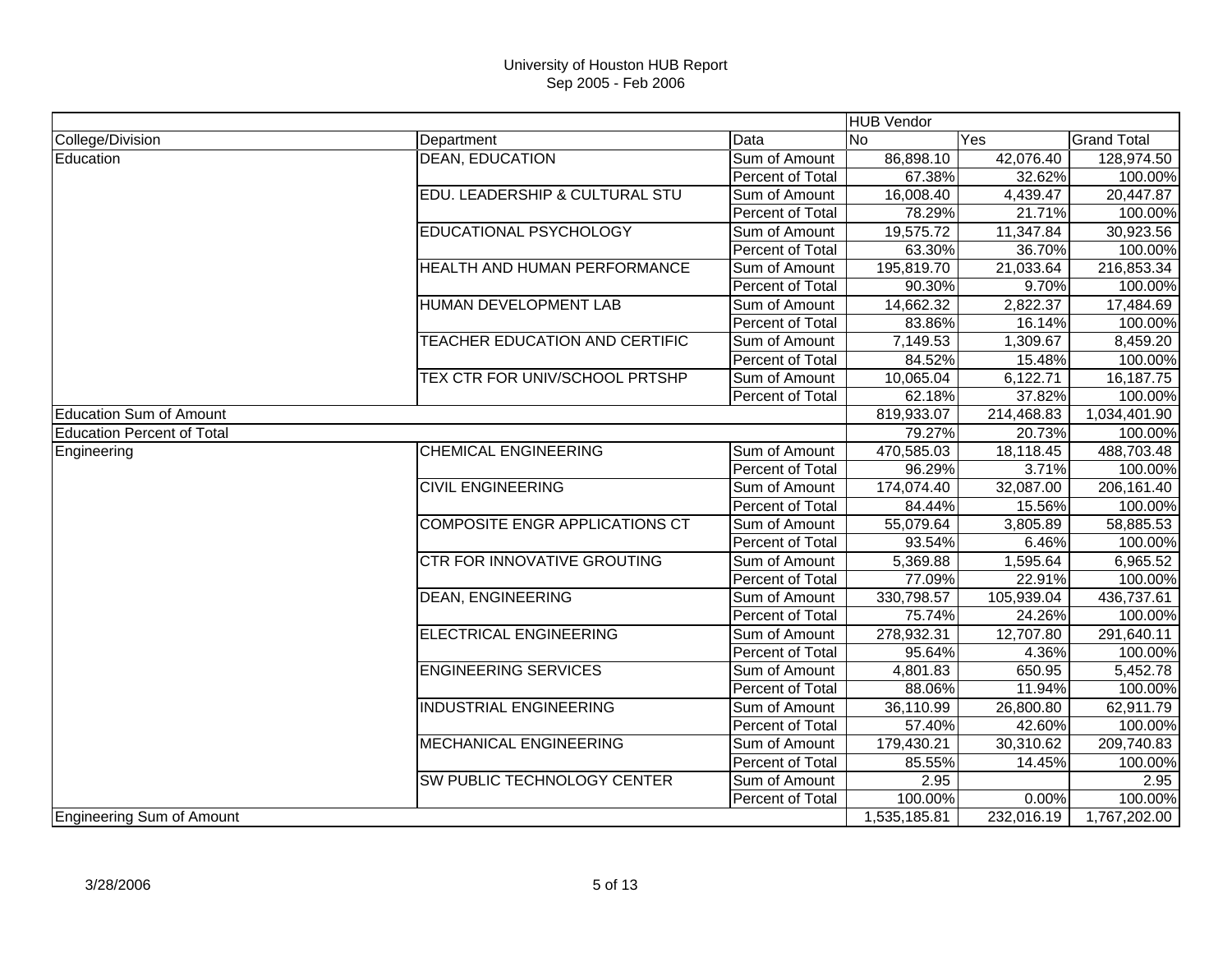|                                                  |                                |                  | <b>HUB Vendor</b> |            |                    |
|--------------------------------------------------|--------------------------------|------------------|-------------------|------------|--------------------|
| College/Division                                 | Department                     | Data             | <b>No</b>         | Yes        | <b>Grand Total</b> |
| <b>Engineering Percent of Total</b>              |                                |                  | 86.87%            | 13.13%     | 100.00%            |
| <b>Graduate School of Social Work</b>            | <b>AMERICAN HUMANICS</b>       | Sum of Amount    | 11.04             | 106.50     | 117.54             |
|                                                  |                                | Percent of Total | 9.39%             | 90.61%     | 100.00%            |
|                                                  | <b>DEAN, SOCIAL WORK</b>       | Sum of Amount    | 48,504.43         | 40,225.47  | 88,729.90          |
|                                                  |                                | Percent of Total | 54.67%            | 45.33%     | 100.00%            |
|                                                  | <b>DEVELOPMENT</b>             | Sum of Amount    |                   | 200.72     | 200.72             |
|                                                  |                                | Percent of Total | 0.00%             | 100.00%    | 100.00%            |
|                                                  | <b>FIELD OFFICE</b>            | Sum of Amount    | 2,845.27          | 3,149.33   | 5,994.60           |
|                                                  |                                | Percent of Total | 47.46%            | 52.54%     | 100.00%            |
|                                                  | <b>LEARNING CENTER</b>         | Sum of Amount    | 181.50            |            | 181.50             |
|                                                  |                                | Percent of Total | 100.00%           | 0.00%      | 100.00%            |
|                                                  | <b>MSW ADMISSIONS OFFICE</b>   | Sum of Amount    | 933.75            | 2,647.09   | 3,580.84           |
|                                                  |                                | Percent of Total | 26.08%            | 73.92%     | 100.00%            |
|                                                  | <b>MSW PROGRAM</b>             | Sum of Amount    |                   | 496.21     | 496.21             |
|                                                  |                                | Percent of Total | 0.00%             | 100.00%    | 100.00%            |
|                                                  | <b>ODSPR</b>                   | Sum of Amount    | 11,428.00         |            | 11,428.00          |
|                                                  |                                | Percent of Total | 100.00%           | 0.00%      | 100.00%            |
|                                                  | <b>PHD PROGRAM</b>             | Sum of Amount    | 899.40            | 63.56      | 962.96             |
|                                                  |                                | Percent of Total | 93.40%            | 6.60%      | 100.00%            |
|                                                  | SOC WRK ACADEMY FOR RSRCH/PRAC | Sum of Amount    | 73,149.57         | 21,177.23  | 94,326.80          |
|                                                  |                                | Percent of Total | 77.55%            | 22.45%     | 100.00%            |
| Graduate School of Social Work Sum of Amount     |                                |                  | 137,952.96        | 68,066.11  | 206,019.07         |
| Graduate School of Social Work Percent of Total  |                                |                  | 66.96%            | 33.04%     | 100.00%            |
| <b>Honors College</b>                            | <b>DEAN, HONORS COLLEGE</b>    | Sum of Amount    | 65,451.20         | 34,703.56  | 100,154.76         |
|                                                  |                                | Percent of Total | 65.35%            | 34.65%     | 100.00%            |
|                                                  | <b>HONORS COLLEGE</b>          | Sum of Amount    | 7,965.56          |            | 7,965.56           |
|                                                  |                                | Percent of Total | 100.00%           | 0.00%      | 100.00%            |
| Honors College Sum of Amount                     |                                |                  | 73,416.76         | 34,703.56  | 108,120.32         |
| Honors College Percent of Total                  |                                |                  | 67.90%            | 32.10%     | 100.00%            |
| Hotel and Restaurant Management                  | DEAN, HOTEL & RESTAURANT MANAG | Sum of Amount    | 82,072.14         | 43,067.10  | 125,139.24         |
|                                                  |                                | Percent of Total | 65.58%            | 34.42%     | 100.00%            |
|                                                  | HOTEL AND RESTAURANT MANAGEMEN | Sum of Amount    | 498,098.22        | 61,584.94  | 559,683.16         |
|                                                  |                                | Percent of Total | 89.00%            | 11.00%     | 100.00%            |
| Hotel and Restaurant Management Sum of Amount    |                                | 580,170.36       | 104,652.04        | 684,822.40 |                    |
| Hotel and Restaurant Management Percent of Total |                                |                  | 84.72%            | 15.28%     | 100.00%            |
| Law Center                                       | DEAN, LAW                      | Sum of Amount    | 376,538.86        | 145,144.92 | 521,683.78         |
|                                                  |                                | Percent of Total | 72.18%            | 27.82%     | 100.00%            |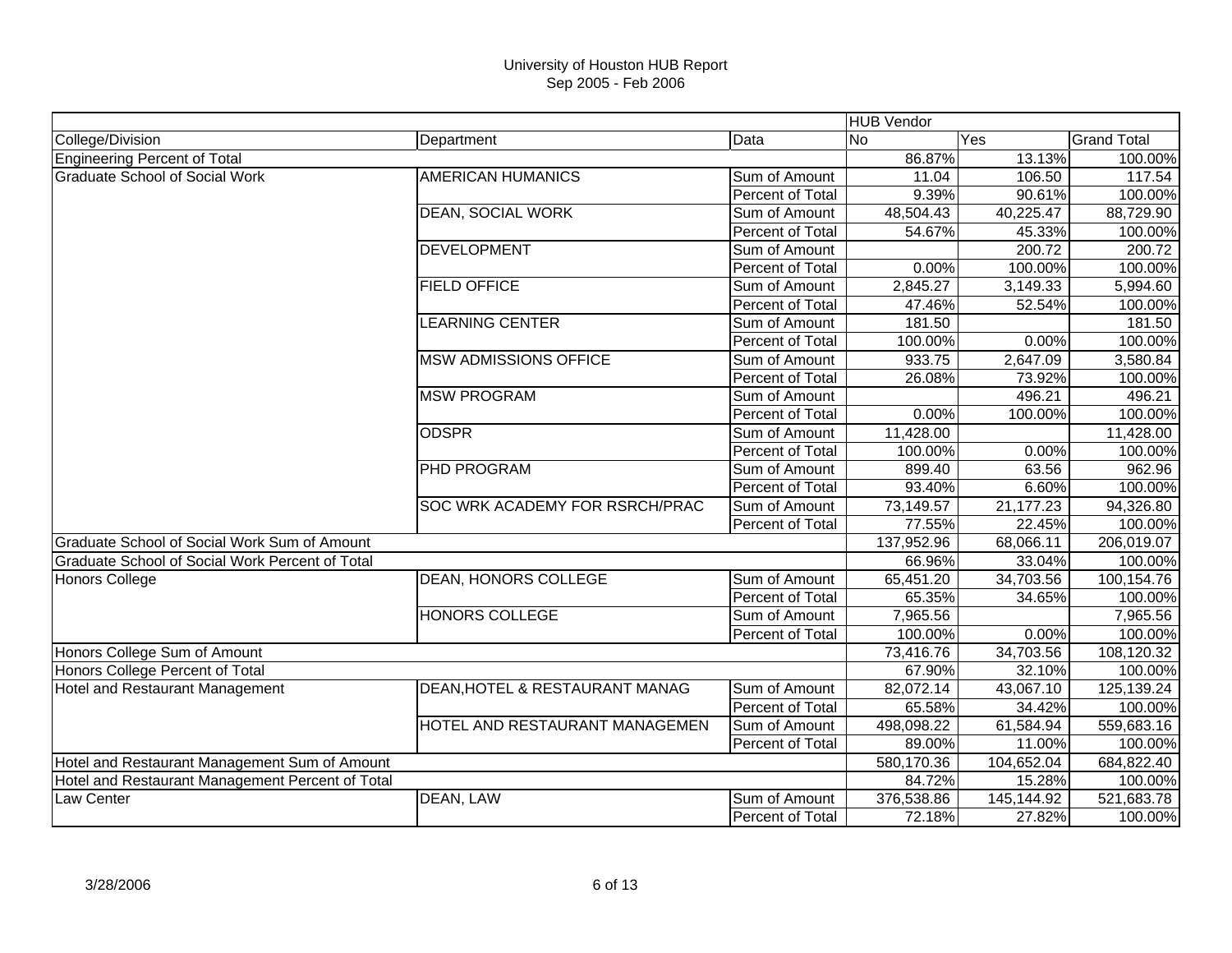|                                         |                                   |                         | <b>HUB Vendor</b> |            |                    |
|-----------------------------------------|-----------------------------------|-------------------------|-------------------|------------|--------------------|
| College/Division                        | Department                        | Data                    | <b>INo</b>        | Yes        | <b>Grand Total</b> |
| Law Center                              | <b>LAW INFORMATION TECHNOLOGY</b> | Sum of Amount           | 61,202.50         | 29,774.09  | 90,976.59          |
|                                         |                                   | <b>Percent of Total</b> | 67.27%            | 32.73%     | 100.00%            |
|                                         | <b>LAW LIBRARY</b>                | Sum of Amount           | 70,446.78         | 20,818.46  | 91,265.24          |
|                                         |                                   | Percent of Total        | 77.19%            | 22.81%     | 100.00%            |
| Law Center Sum of Amount                |                                   |                         | 508,188.14        | 195,737.47 | 703,925.61         |
| Law Center Percent of Total             |                                   |                         | 72.19%            | 27.81%     | 100.00%            |
| <b>Liberal Arts and Social Sciences</b> | <b>AEROSPACE STUDIES</b>          | Sum of Amount           | 3,489.38          | 290.25     | 3,779.63           |
|                                         |                                   | Percent of Total        | 92.32%            | 7.68%      | 100.00%            |
|                                         | AFRICAN-AMERICAN STUDIES          | Sum of Amount           | 20,439.44         | 13,982.97  | 34,422.41          |
|                                         |                                   | <b>Percent of Total</b> | 59.38%            | 40.62%     | 100.00%            |
|                                         | <b>ANTHROPOLOGY</b>               | Sum of Amount           | 4,327.80          | 2,387.99   | 6,715.79           |
|                                         |                                   | <b>Percent of Total</b> | 64.44%            | 35.56%     | 100.00%            |
|                                         | <b>ART</b>                        | Sum of Amount           | 66,848.71         | 25,281.28  | 92,129.99          |
|                                         |                                   | <b>Percent of Total</b> | 72.56%            | 27.44%     | 100.00%            |
|                                         | <b>ARTE PUBLICO</b>               | Sum of Amount           | 310,190.49        | 6,692.83   | 316,883.32         |
|                                         |                                   | Percent of Total        | 97.89%            | 2.11%      | 100.00%            |
|                                         | <b>BAND</b>                       | Sum of Amount           | 133,498.14        | 1,222.72   | 134,720.86         |
|                                         |                                   | <b>Percent of Total</b> | 99.09%            | 0.91%      | 100.00%            |
|                                         | <b>BLAFFER GALLERY</b>            | Sum of Amount           | 135,032.90        | 5,685.67   | 140,718.57         |
|                                         |                                   | Percent of Total        | 95.96%            | 4.04%      | 100.00%            |
|                                         | CENTER FOR PUBLIC POLICY          | Sum of Amount           | 2,714.65          | 1,506.55   | 4,221.20           |
|                                         |                                   | Percent of Total        | 64.31%            | 35.69%     | 100.00%            |
|                                         | <b>COMMUNICATION</b>              | Sum of Amount           | 67,590.96         | 42,284.40  | 109,875.36         |
|                                         |                                   | Percent of Total        | 61.52%            | 38.48%     | 100.00%            |
|                                         | <b>COMMUNICATIONS DISORDERS</b>   | Sum of Amount           | 37,737.42         | 1,672.12   | 39,409.54          |
|                                         |                                   | Percent of Total        | 95.76%            | 4.24%      | 100.00%            |
|                                         | DEAN, LIBERAL ARTS & SOC SCI      | Sum of Amount           | 80,125.59         | 174,811.13 | 254,936.72         |
|                                         |                                   | Percent of Total        | 31.43%            | 68.57%     | 100.00%            |
|                                         | <b>ECONOMICS</b>                  | Sum of Amount           | 48,918.15         | 24,846.33  | 73,764.48          |
|                                         |                                   | Percent of Total        | 66.32%            | 33.68%     | 100.00%            |
|                                         | <b>ENGLISH</b>                    | Sum of Amount           | 47,635.30         | 31,324.29  | 78,959.59          |
|                                         |                                   | Percent of Total        | 60.33%            | 39.67%     | 100.00%            |
|                                         | <b>HISTORY</b>                    | Sum of Amount           | 23,985.80         | 24,342.22  | 48,328.02          |
|                                         |                                   | Percent of Total        | 49.63%            | 50.37%     | 100.00%            |
|                                         | <b>MEXICAN-AMERICAN STUDIES</b>   | Sum of Amount           | 28,777.26         | 8,106.58   | 36,883.84          |
|                                         |                                   | Percent of Total        | 78.02%            | 21.98%     | 100.00%            |
|                                         | <b>MILITARY SCIENCE</b>           | Sum of Amount           | 7,516.44          | 1,635.64   | 9,152.08           |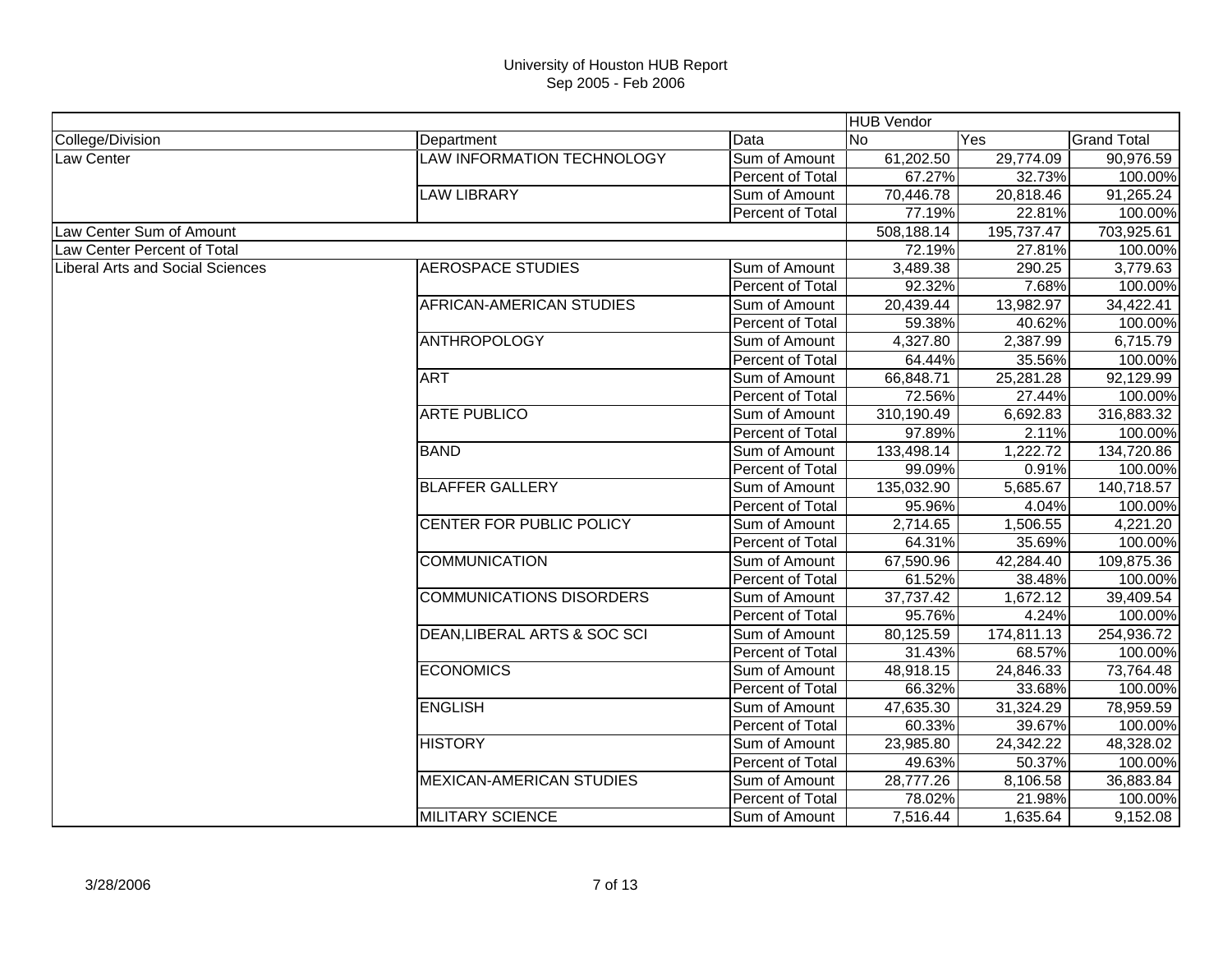|                                                   |                                          |                         | <b>HUB Vendor</b> |            |                    |
|---------------------------------------------------|------------------------------------------|-------------------------|-------------------|------------|--------------------|
| College/Division                                  | Department                               | Data                    | N <sub>o</sub>    | Yes        | <b>Grand Total</b> |
| <b>Liberal Arts and Social Sciences</b>           | <b>MILITARY SCIENCE</b>                  | Percent of Total        | 82.13%            | 17.87%     | 100.00%            |
|                                                   | MODERN AND CLASSICAL LANGUAGES           | Sum of Amount           | 52,225.38         | 17,478.59  | 69,703.97          |
|                                                   |                                          | Percent of Total        | 74.92%            | 25.08%     | 100.00%            |
|                                                   | <b>MUSIC</b>                             | Sum of Amount           | 193,261.09        | 84,048.15  | 277,309.24         |
|                                                   |                                          | Percent of Total        | 69.69%            | 30.31%     | 100.00%            |
|                                                   | <b>PHILOSOPHY</b>                        | Sum of Amount           | 2,887.49          | 6,705.75   | 9,593.24           |
|                                                   |                                          | Percent of Total        | 30.10%            | 69.90%     | 100.00%            |
|                                                   | <b>POLITICAL SCIENCE</b>                 | Sum of Amount           | 25,195.49         | 14,437.70  | 39,633.19          |
|                                                   |                                          | Percent of Total        | 63.57%            | 36.43%     | 100.00%            |
|                                                   | <b>PSYCHOLOGY</b>                        | Sum of Amount           | 62,024.14         | 7,579.94   | 69,604.08          |
|                                                   |                                          | Percent of Total        | 89.11%            | 10.89%     | 100.00%            |
|                                                   | <b>SOCIOLOGY</b>                         | Sum of Amount           | 8,529.59          | 14,155.39  | 22,684.98          |
|                                                   |                                          | Percent of Total        | 37.60%            | 62.40%     | 100.00%            |
|                                                   | <b>THEATRE</b>                           | Sum of Amount           | 64,369.01         | 2,895.91   | 67,264.92          |
|                                                   |                                          | Percent of Total        | 95.69%            | 4.31%      | 100.00%            |
|                                                   | <b>WOMEN'S STUDIES PROGRAM</b>           | Sum of Amount           | 38,998.17         | 2,101.06   | 41,099.23          |
|                                                   |                                          | Percent of Total        | 94.89%            | 5.11%      | 100.00%            |
|                                                   | <b>WRITING CENTER</b>                    | Sum of Amount           | 8,642.66          | 9,794.40   | 18,437.06          |
|                                                   |                                          | Percent of Total        | 46.88%            | 53.12%     | 100.00%            |
| Liberal Arts and Social Sciences Sum of Amount    |                                          |                         | 1,474,961.45      | 525,269.86 | 2,000,231.31       |
| Liberal Arts and Social Sciences Percent of Total |                                          |                         | 73.74%            | 26.26%     | 100.00%            |
| Library                                           | UNIVERSITY LIBRARIES                     | Sum of Amount           | 1,741,262.55      | 289,556.92 | 2,030,819.47       |
|                                                   |                                          | Percent of Total        | 85.74%            | 14.26%     | 100.00%            |
| Library Sum of Amount                             |                                          |                         | 1,741,262.55      | 289,556.92 | 2,030,819.47       |
| <b>Library Percent of Total</b>                   |                                          |                         | 85.74%            | 14.26%     | 100.00%            |
| Natural Science and Mathematics                   | <b>BIOCHEM &amp; BIOPHYS SCIENCE-OLD</b> | Sum of Amount           | 711.07            |            | 711.07             |
|                                                   |                                          | Percent of Total        | 100.00%           | 0.00%      | 100.00%            |
|                                                   | <b>BIOLOGY &amp; BIOCHEMISTRY</b>        | Sum of Amount           | 1,029,575.17      | 21,191.27  | 1,050,766.44       |
|                                                   |                                          | Percent of Total        | 97.98%            | 2.02%      | 100.00%            |
|                                                   | <b>CAGE INSTITUTE</b>                    | Sum of Amount           | 5,542.83          | 677.00     | 6,219.83           |
|                                                   |                                          | <b>Percent of Total</b> | 89.12%            | 10.88%     | 100.00%            |
|                                                   | <b>CHEMISTRY</b>                         | Sum of Amount           | 593,637.91        | 43,810.57  | 637,448.48         |
|                                                   |                                          | Percent of Total        | 93.13%            | 6.87%      | 100.00%            |
|                                                   | <b>COMPUTER SCIENCE</b>                  | Sum of Amount           | 208,091.09        | 59,681.34  | 267,772.43         |
|                                                   |                                          | Percent of Total        | 77.71%            | 22.29%     | 100.00%            |
|                                                   | <b>DEAN, NATURAL SCIENCE &amp; MATHE</b> | Sum of Amount           | 150,068.33        | 10,600.09  | 160,668.42         |
|                                                   |                                          | <b>Percent of Total</b> | 93.40%            | 6.60%      | 100.00%            |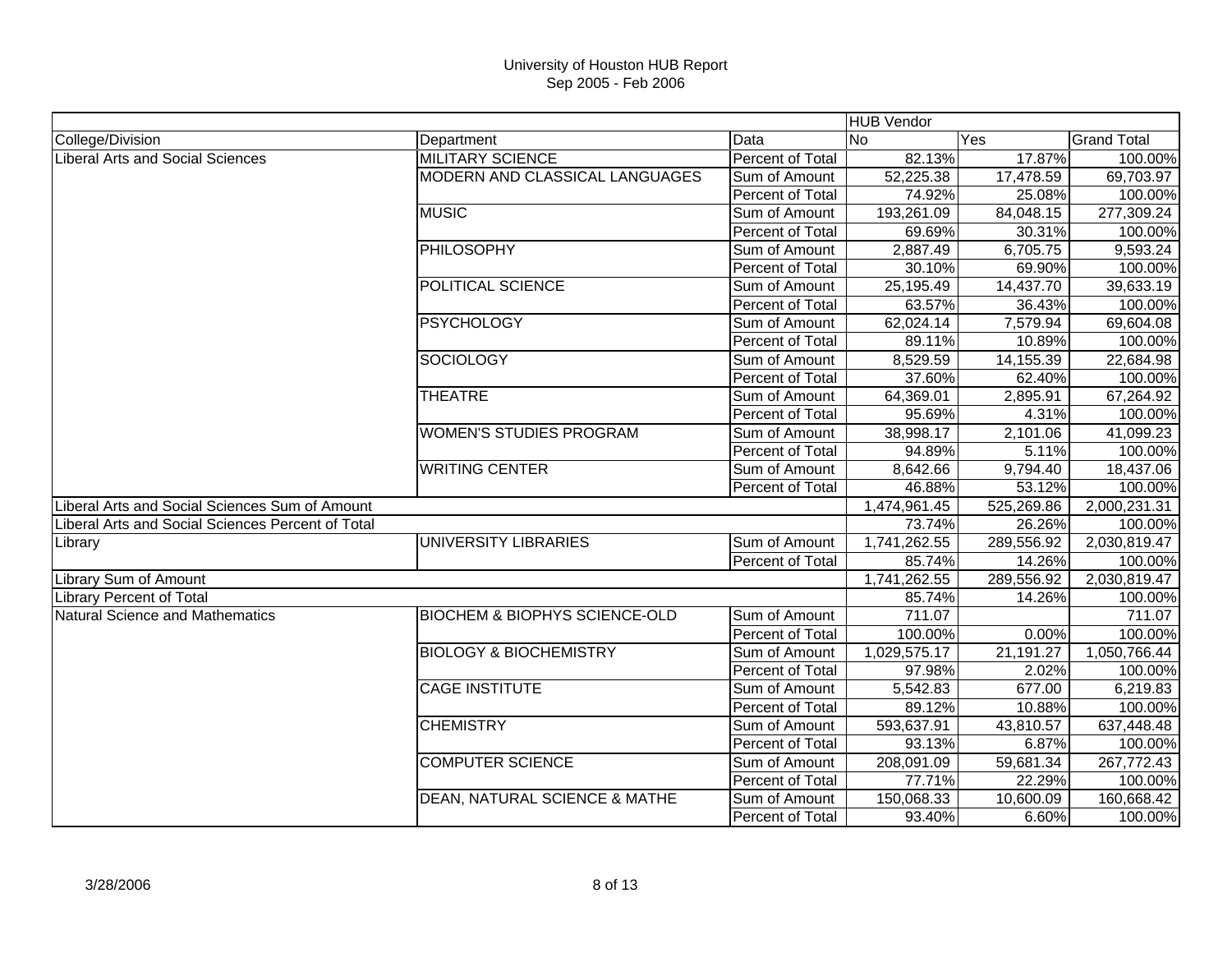|                                                  |                                           |                         | <b>HUB Vendor</b> |            |                    |
|--------------------------------------------------|-------------------------------------------|-------------------------|-------------------|------------|--------------------|
| College/Division                                 | Department                                | Data                    | <b>No</b>         | Yes        | <b>Grand Total</b> |
| Natural Science and Mathematics                  | <b>GEOLOGY</b>                            | Sum of Amount           | 353,167.05        | 33,284.95  | 386,452.00         |
|                                                  |                                           | Percent of Total        | 91.39%            | 8.61%      | 100.00%            |
|                                                  | <b>IMAQS</b>                              | Sum of Amount           | 50,957.19         |            | 50,957.19          |
|                                                  |                                           | Percent of Total        | 100.00%           | 0.00%      | 100.00%            |
|                                                  | <b>INST FOR THEORETICAL &amp; ENG SCI</b> | Sum of Amount           | 162.66            |            | 162.66             |
|                                                  |                                           | Percent of Total        | 100.00%           | 0.00%      | 100.00%            |
|                                                  | INSTITUTE FOR MOLECULAR DESIGN            | Sum of Amount           | 4,626.57          | 4,701.06   | 9,327.63           |
|                                                  |                                           | Percent of Total        | 49.60%            | 50.40%     | 100.00%            |
|                                                  | <b>MATHEMATICS</b>                        | Sum of Amount           | 189,713.19        | 18,439.85  | 208,153.04         |
|                                                  |                                           | <b>Percent of Total</b> | 91.14%            | 8.86%      | 100.00%            |
|                                                  | <b>PHYSICS</b>                            | Sum of Amount           | 575,886.05        | 40,024.48  | 615,910.53         |
|                                                  |                                           | Percent of Total        | 93.50%            | 6.50%      | 100.00%            |
| Natural Science and Mathematics Sum of Amount    |                                           |                         | 3,162,139.11      | 232,410.61 | 3,394,549.72       |
| Natural Science and Mathematics Percent of Total |                                           |                         | 93.15%            | 6.85%      | 100.00%            |
| Optometry                                        | <b>DEAN, OPTOMETRY</b>                    | Sum of Amount           | 912,344.75        | 65,133.95  | 977,478.70         |
|                                                  |                                           | Percent of Total        | 93.34%            | 6.66%      | 100.00%            |
|                                                  | <b>OPT VISION SCIENCES</b>                | Sum of Amount           | 398,266.41        | 7,472.09   | 405,738.50         |
|                                                  |                                           | Percent of Total        | 98.16%            | 1.84%      | 100.00%            |
|                                                  | <b>OPTOMETRY CLINIC</b>                   | Sum of Amount           | 142,593.41        | 33,566.29  | 176,159.70         |
|                                                  |                                           | Percent of Total        | 80.95%            | 19.05%     | 100.00%            |
| Optometry Sum of Amount                          |                                           |                         | 1,453,204.57      | 106,172.33 | 1,559,376.90       |
| Optometry Percent of Total                       |                                           |                         | 93.19%            | 6.81%      | 100.00%            |
| Pharmacy                                         | <b>CLINICAL PHARMACY &amp; ADMINISTRA</b> | Sum of Amount           | 69,872.99         | 4,040.39   | 73,913.38          |
|                                                  |                                           | Percent of Total        | 94.53%            | 5.47%      | 100.00%            |
|                                                  | <b>DEAN, PHARMACY</b>                     | Sum of Amount           | 299,199.94        | 54,924.48  | 354,124.42         |
|                                                  |                                           | Percent of Total        | 84.49%            | 15.51%     | 100.00%            |
|                                                  | <b>INSTITUTE FOR DRUG EDUCATION</b>       | Sum of Amount           | 9,523.45          | 2,488.46   | 12,011.91          |
|                                                  |                                           | Percent of Total        | 79.28%            | 20.72%     | 100.00%            |
|                                                  | PHARMACOLOGICAL & PHARMACEUTIC            | Sum of Amount           | 248,160.12        | 13,874.15  | 262,034.27         |
|                                                  |                                           | Percent of Total        | 94.71%            | 5.29%      | 100.00%            |
| Pharmacy Sum of Amount                           |                                           |                         | 626,756.50        | 75,327.48  | 702,083.98         |
| <b>Pharmacy Percent of Total</b>                 |                                           |                         | 89.27%            | 10.73%     | 100.00%            |
| President                                        | <b>AFFIRMATIVE ACTION</b>                 | Sum of Amount           | 2,410.91          | 13,450.75  | 15,861.66          |
|                                                  |                                           | Percent of Total        | 15.20%            | 84.80%     | 100.00%            |
|                                                  | <b>CONTRACTS ADMINISTRATION</b>           | Sum of Amount           | 3,347.01          | 982.94     | 4,329.95           |
|                                                  |                                           | Percent of Total        | 77.30%            | 22.70%     | 100.00%            |
|                                                  | <b>INTERCOLLEGIATE ATHLETICS</b>          | Sum of Amount           | 1,794,003.53      | 289,632.68 | 2,083,636.21       |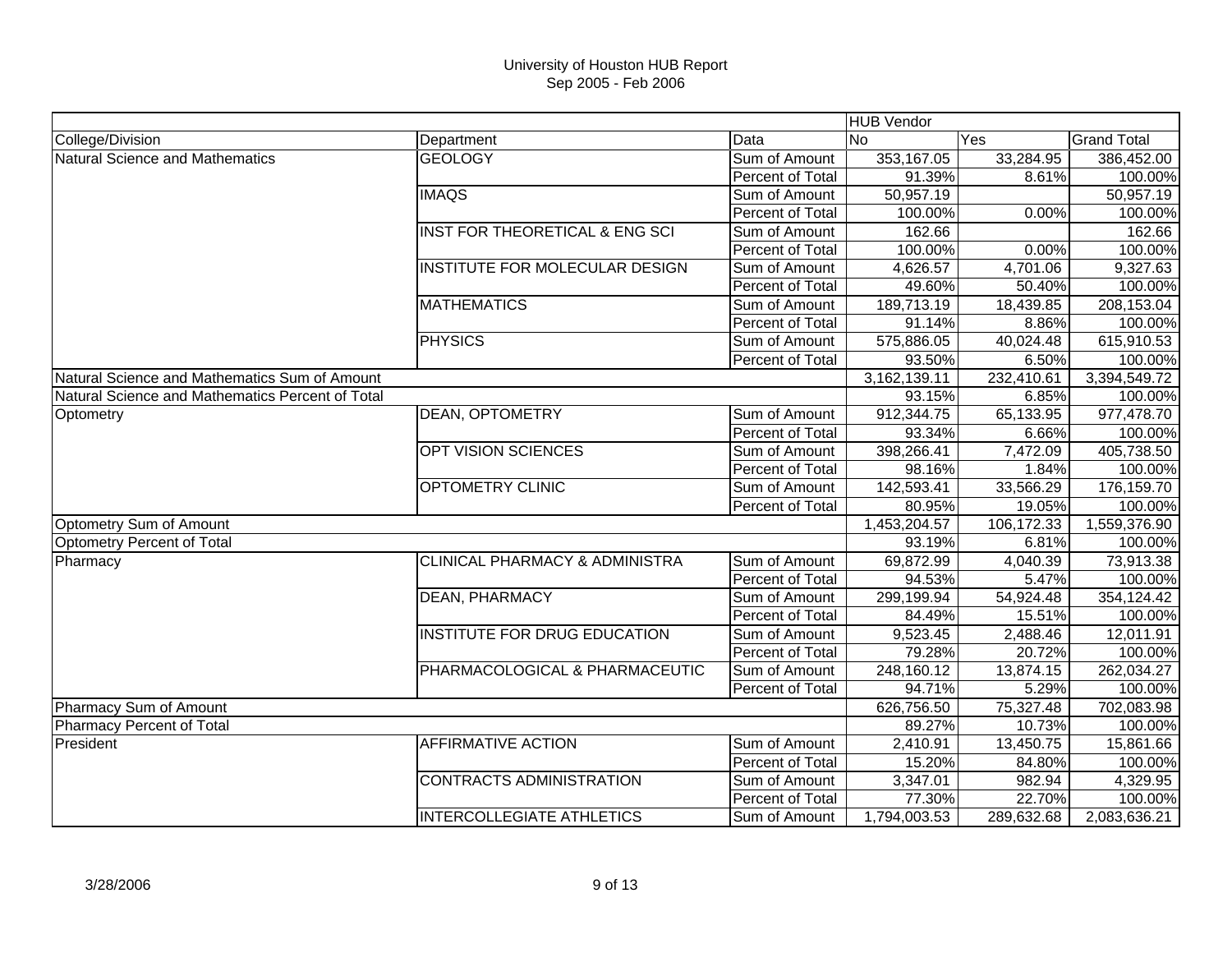|                                   |                                       |                         | <b>HUB Vendor</b> |            |                    |
|-----------------------------------|---------------------------------------|-------------------------|-------------------|------------|--------------------|
| College/Division                  | Department                            | Data                    | <b>No</b>         | Yes        | <b>Grand Total</b> |
| President                         | <b>INTERCOLLEGIATE ATHLETICS</b>      | Percent of Total        | 86.10%            | 13.90%     | 100.00%            |
|                                   | OFFICE OF SPECIAL EVENTS              | Sum of Amount           | 213,084.31        | 30,988.94  | 244,073.25         |
|                                   |                                       | Percent of Total        | 87.30%            | 12.70%     | 100.00%            |
|                                   | <b>PRESIDENT</b>                      | Sum of Amount           | 8,303.39          | 5,814.37   | 14,117.76          |
|                                   |                                       | Percent of Total        | 58.82%            | 41.18%     | 100.00%            |
|                                   | <b>STAFF COUNCIL</b>                  | Sum of Amount           | 570.36            | 987.97     | 1,558.33           |
|                                   |                                       | Percent of Total        | 36.60%            | 63.40%     | 100.00%            |
| <b>President Sum of Amount</b>    |                                       |                         | 2,021,719.51      | 341,857.65 | 2,363,577.16       |
| <b>President Percent of Total</b> |                                       |                         | 85.54%            | 14.46%     | 100.00%            |
| Research                          | ALLIED GEOPHYSICAL LABORATORIE        | Sum of Amount           | 4,145.99          | 1,852.87   | 5,998.86           |
|                                   |                                       | Percent of Total        | 69.11%            | 30.89%     | 100.00%            |
|                                   | <b>ANIMAL CARE OPERATIONS</b>         | Sum of Amount           | 82,707.72         | 23,171.52  | 105,879.24         |
|                                   |                                       | Percent of Total        | 78.12%            | 21.88%     | 100.00%            |
|                                   | CENTER FOR ADVANCED MATERIALS         | Sum of Amount           | 37,249.93         | 4,785.49   | 42,035.42          |
|                                   |                                       | Percent of Total        | 88.62%            | 11.38%     | 100.00%            |
|                                   | <b>ENVIRONMENTAL INSTIT-HOUSTON</b>   | Sum of Amount           | 2,120.57          |            | 2,120.57           |
|                                   |                                       | Percent of Total        | 100.00%           | 0.00%      | 100.00%            |
|                                   | <b>GRANTS AND CONTRACTS</b>           | Sum of Amount           | 5,976.23          | 1,699.66   | 7,675.89           |
|                                   |                                       | Percent of Total        | 77.86%            | 22.14%     | 100.00%            |
|                                   | <b>HOUSTON COASTAL CENTER</b>         | Sum of Amount           | 1,459.54          |            | 1,459.54           |
|                                   |                                       | Percent of Total        | 100.00%           | 0.00%      | 100.00%            |
|                                   | <b>INSTITUTE FOR SPACE SYSTEMS</b>    | Sum of Amount           | 2,209.89          | 96.00      | 2,305.89           |
|                                   |                                       | Percent of Total        | 95.84%            | 4.16%      | 100.00%            |
|                                   | MAT. RES. SCI & ENGR. CTR             | Sum of Amount           | 59,276.92         | 1,956.26   | 61,233.18          |
|                                   |                                       | Percent of Total        | 96.81%            | 3.19%      | 100.00%            |
|                                   | OFFICE OF TECHNOLOGY MANAGEMEN        | Sum of Amount           | 68,842.64         | 1,440.16   | 70,282.80          |
|                                   |                                       | Percent of Total        | 97.95%            | 2.05%      | 100.00%            |
|                                   | <b>RESEARCH</b>                       | Sum of Amount           | 186,710.35        | 8,591.40   | 195,301.75         |
|                                   |                                       | <b>Percent of Total</b> | 95.60%            | 4.40%      | 100.00%            |
|                                   | <b>RESEARCH FINANCIAL SERVICES</b>    | Sum of Amount           | 978.90            | 2,703.82   | 3,682.72           |
|                                   |                                       | Percent of Total        | 26.58%            | 73.42%     | 100.00%            |
|                                   | <b>RESEARCH INFORMATION CENTER</b>    | Sum of Amount           | 43,008.07         | 1,769.47   | 44,777.54          |
|                                   |                                       | Percent of Total        | 96.05%            | 3.95%      | 100.00%            |
|                                   | <b>RESEARCH POLICIES/COMP/COMMITT</b> | Sum of Amount           | 3,189.54          | 1,974.94   | 5,164.48           |
|                                   |                                       | Percent of Total        | 61.76%            | 38.24%     | 100.00%            |
|                                   | <b>SPACE VACUUM EPITAXY CENTER</b>    | Sum of Amount           | 16,824.64         |            | 16,824.64          |
|                                   |                                       | <b>Percent of Total</b> | 100.00%           | 0.00%      | 100.00%            |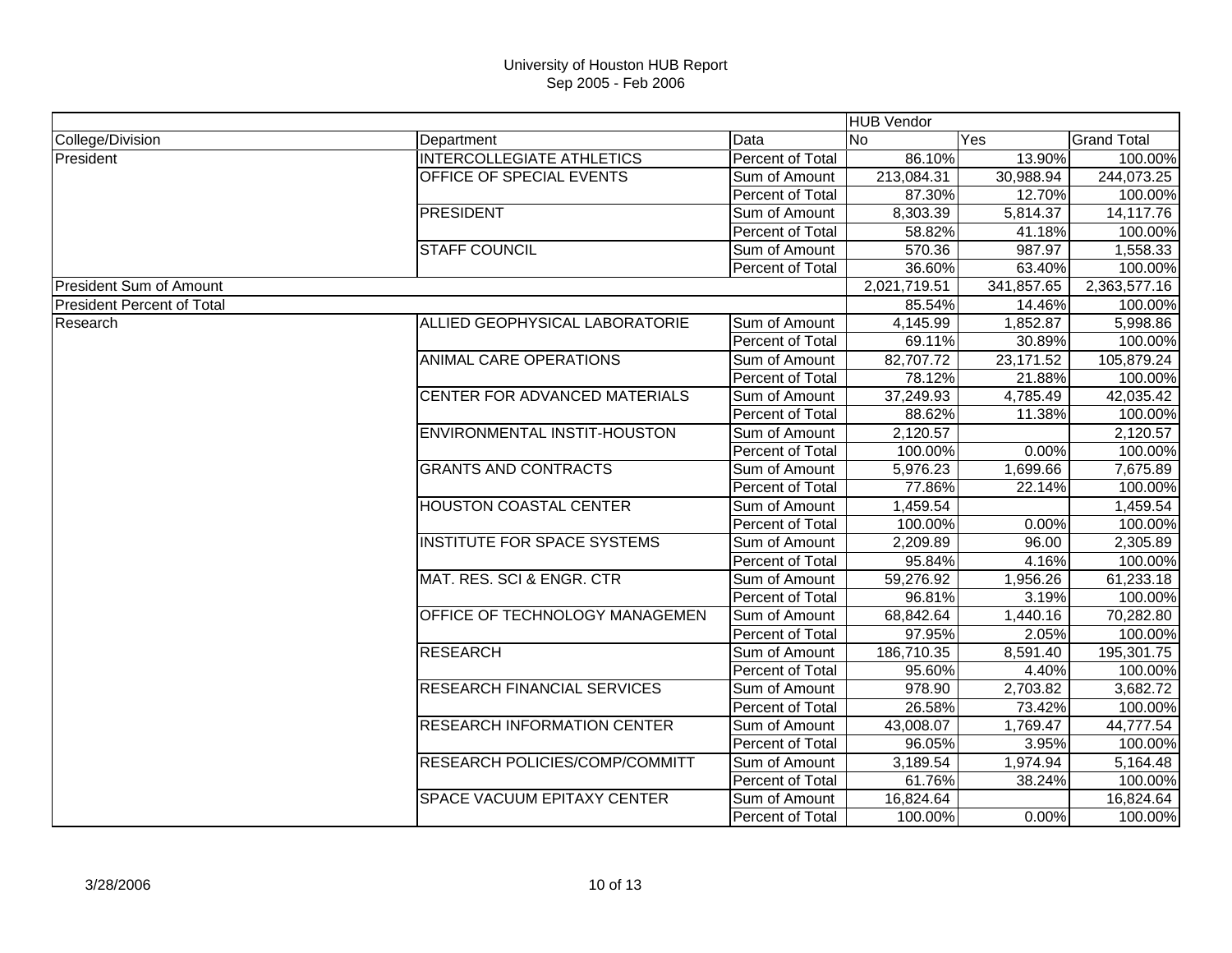|                                  |                                          |                         | <b>HUB Vendor</b> |                       |                    |
|----------------------------------|------------------------------------------|-------------------------|-------------------|-----------------------|--------------------|
| College/Division                 | Department                               | Data                    | lNo.              | Yes                   | <b>Grand Total</b> |
| Research                         | <b>SUPER CONDUCT &amp; ADV MATERIALS</b> | Sum of Amount           | 80,117.27         | 2,152.00              | 82,269.27          |
|                                  |                                          | Percent of Total        | 97.38%            | 2.62%                 | 100.00%            |
|                                  | <b>TCSUH</b>                             | Sum of Amount           | 222,736.43        | 20,918.33             | 243,654.76         |
|                                  |                                          | Percent of Total        | 91.41%            | 8.59%                 | 100.00%            |
|                                  | <b>TIMES</b>                             | Sum of Amount           | 152,281.39        | 23,642.84             | 175,924.23         |
|                                  |                                          | Percent of Total        | 86.56%            | 13.44%                | 100.00%            |
|                                  | TX LEARNING/COMPUTATIONAL CTR            | Sum of Amount           | 333,620.30        | 28,864.76             | 362,485.06         |
|                                  |                                          | Percent of Total        | 92.04%            | 7.96%                 | 100.00%            |
| <b>Research Sum of Amount</b>    |                                          |                         | 1,303,456.32      | 125,619.52            | 1,429,075.84       |
| <b>Research Percent of Total</b> |                                          |                         | 91.21%            | 8.79%                 | 100.00%            |
| <b>Student Affairs</b>           | <b>CAMPUS ACTIVITIES</b>                 | Sum of Amount           | 94,978.12         | 23,288.96             | 118,267.08         |
|                                  |                                          | Percent of Total        | 80.31%            | 19.69%                | 100.00%            |
|                                  | <b>CAMPUS RECREATION</b>                 | Sum of Amount           | 96,296.82         | 28,254.42             | 124,551.24         |
|                                  |                                          | Percent of Total        | 77.32%            | 22.68%                | 100.00%            |
|                                  | <b>CENTER FOR STUDENTS W/DISABILI</b>    | Sum of Amount           | 142,104.51        | 9,784.66              | 151,889.17         |
|                                  |                                          | Percent of Total        | 93.56%            | 6.44%                 | 100.00%            |
|                                  | <b>CHILD CARE CENTER</b>                 | Sum of Amount           | 54,036.73         | 4,677.46              | 58,714.19          |
|                                  |                                          | <b>Percent of Total</b> | 92.03%            | 7.97%                 | 100.00%            |
|                                  | <b>COUNSELING AND PSYCH SVCS</b>         | Sum of Amount           | 10,269.44         | 2,536.25              | 12,805.69          |
|                                  |                                          | Percent of Total        | 80.19%            | 19.81%                | 100.00%            |
|                                  | <b>CULLEN PERFORMANCE HALL</b>           | Sum of Amount           | 22,655.72         | 1,049.99              | 23,705.71          |
|                                  |                                          | Percent of Total        | 95.57%            | 4.43%                 | 100.00%            |
|                                  | <b>DEAN OF STUDENTS</b>                  | Sum of Amount           | 8,511.80          | 1,232.25              | 9,744.05           |
|                                  |                                          | Percent of Total        | 87.35%            | 12.65%                | 100.00%            |
|                                  | INT'L STUDENT & SCHOLAR SERVIC           | Sum of Amount           | 21,970.35         | $1,304.\overline{42}$ | 23,274.77          |
|                                  |                                          | Percent of Total        | 94.40%            | 5.60%                 | 100.00%            |
|                                  | LEARNING AND ASSESSMENT SVCS             | Sum of Amount           | 724.38            | 1,007.32              | 1,731.70           |
|                                  |                                          | Percent of Total        | 41.83%            | 58.17%                | 100.00%            |
|                                  | LEARNING SUPPORT SERVICES                | Sum of Amount           | 5,397.69          | 2,361.04              | 7,758.73           |
|                                  |                                          | Percent of Total        | 69.57%            | 30.43%                | 100.00%            |
|                                  | <b>RELIGION CENTER</b>                   | Sum of Amount           | 4,456.02          | 445.39                | 4,901.41           |
|                                  |                                          | Percent of Total        | 90.91%            | 9.09%                 | 100.00%            |
|                                  | <b>RESIDENTIAL LIFE &amp; HOUSING</b>    | Sum of Amount           | 842,908.63        | 108,987.24            | 951,895.87         |
|                                  |                                          | Percent of Total        | 88.55%            | 11.45%                | 100.00%            |
|                                  | <b>STUDENT AFFAIRS</b>                   | Sum of Amount           | 67,817.67         | 7,179.55              | 74,997.22          |
|                                  |                                          | Percent of Total        | 90.43%            | 9.57%                 | 100.00%            |
|                                  | <b>STUDENT HEALTH CENTER</b>             | Sum of Amount           | 89,381.11         | 117,366.08            | 206,747.19         |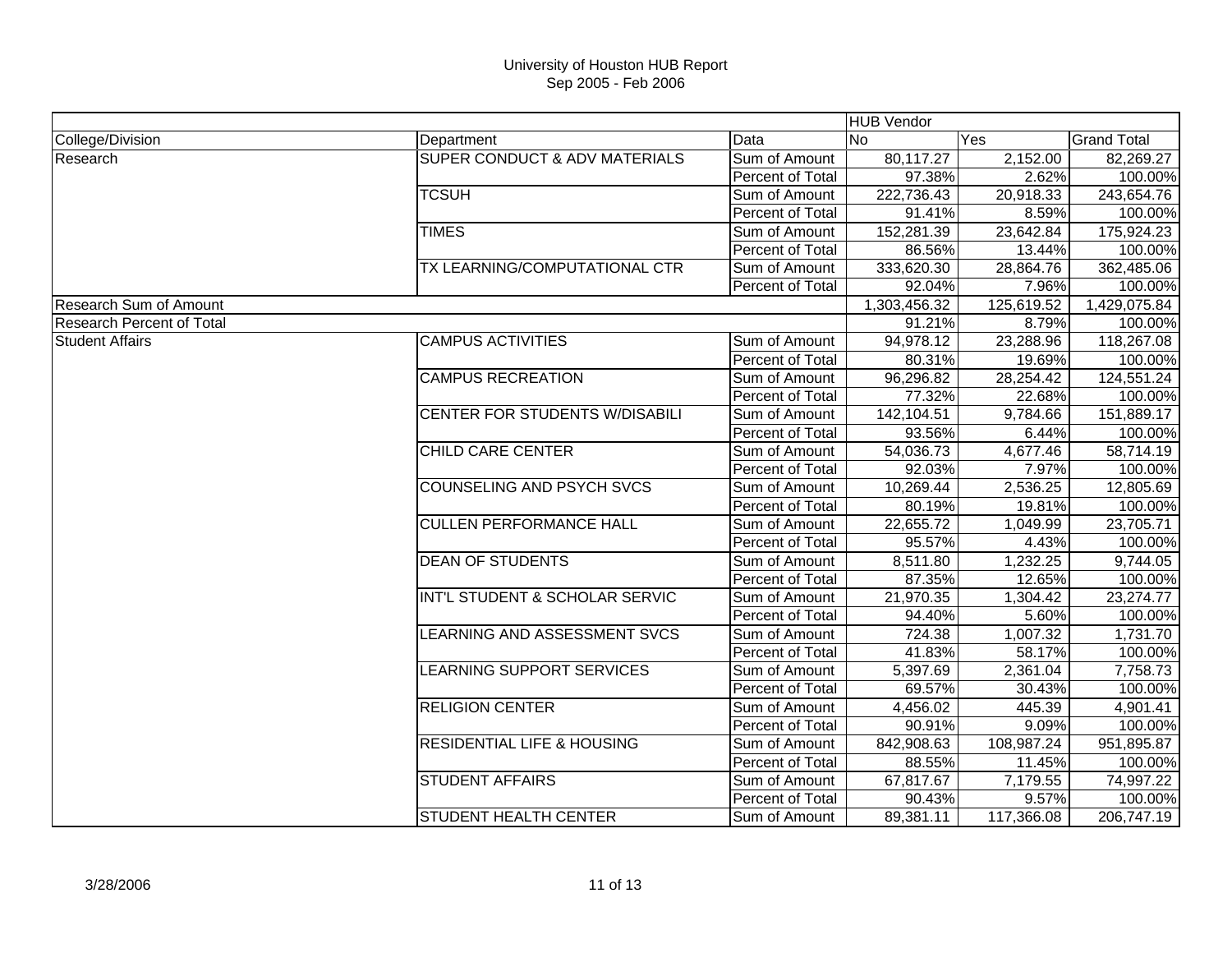|                                         |                                         |                         | <b>HUB Vendor</b> |            |                    |
|-----------------------------------------|-----------------------------------------|-------------------------|-------------------|------------|--------------------|
| College/Division                        | Department                              | Data                    | <b>INo</b>        | Yes        | <b>Grand Total</b> |
| <b>Student Affairs</b>                  | STUDENT HEALTH CENTER                   | Percent of Total        | 43.23%            | 56.77%     | 100.00%            |
|                                         | <b>STUDENT PHARMACY</b>                 | Sum of Amount           | 5,919.59          | 445.99     | 6,365.58           |
|                                         |                                         | Percent of Total        | 92.99%            | 7.01%      | 100.00%            |
|                                         | <b>STUDENT PUBLICATIONS</b>             | Sum of Amount           | 15,272.70         | 4,954.19   | 20,226.89          |
|                                         |                                         | Percent of Total        | 75.51%            | 24.49%     | 100.00%            |
|                                         | UNIVERSITY CAREER SERVICES              | Sum of Amount           | 9,917.31          | 5,553.21   | 15,470.52          |
|                                         |                                         | Percent of Total        | 64.10%            | 35.90%     | 100.00%            |
|                                         | <b>UNIVERSITY CENTER</b>                | Sum of Amount           | 256,552.58        | 44,692.75  | 301,245.33         |
|                                         |                                         | Percent of Total        | 85.16%            | 14.84%     | 100.00%            |
|                                         | UNIVERSITY TESTING SERVICES             | Sum of Amount           | 64,134.63         | 6,804.67   | 70,939.30          |
|                                         |                                         | Percent of Total        | 90.41%            | 9.59%      | 100.00%            |
|                                         | <b>URBAN EXPERIENCE VPSA</b>            | Sum of Amount           | 258.75            | 436.66     | 695.41             |
|                                         |                                         | Percent of Total        | 37.21%            | 62.79%     | 100.00%            |
|                                         | <b>VETERAN SERVICES</b>                 | Sum of Amount           | 6,368.09          | 3,507.79   | 9,875.88           |
|                                         |                                         | Percent of Total        | 64.48%            | 35.52%     | 100.00%            |
| <b>Student Affairs Sum of Amount</b>    |                                         |                         | 1,819,932.64      | 375,870.29 | 2,195,802.93       |
| <b>Student Affairs Percent of Total</b> |                                         |                         | 82.88%            | 17.12%     | 100.00%            |
| Technology                              | CENTER FOR TECHNOLOGY LITERACY          | Sum of Amount           | 5,116.03          |            | 5,116.03           |
|                                         |                                         | Percent of Total        | 100.00%           | 0.00%      | 100.00%            |
|                                         | DEAN, TECHNOLOGY                        | Sum of Amount           | 186,189.35        | 144,611.49 | 330,800.84         |
|                                         |                                         | <b>Percent of Total</b> | 56.28%            | 43.72%     | 100.00%            |
|                                         | <b>ENGINEERING TECHNOLOGY</b>           | Sum of Amount           | 27,878.89         | 130,013.70 | 157,892.59         |
|                                         |                                         | Percent of Total        | 17.66%            | 82.34%     | 100.00%            |
|                                         | HUMAN DEVELOP AND CONSUMER SCI          | Sum of Amount           | 23,847.65         | 73,939.74  | 97,787.39          |
|                                         |                                         | Percent of Total        | 24.39%            | 75.61%     | 100.00%            |
|                                         | <b>INFORMATION &amp; LOGISTICS TECH</b> | Sum of Amount           | 31,547.32         | 12,228.53  | 43,775.85          |
|                                         |                                         | Percent of Total        | 72.07%            | 27.93%     | 100.00%            |
|                                         | <b>TMAC</b>                             | Sum of Amount           | 11,787.56         | 1,194.49   | 12,982.05          |
|                                         |                                         | <b>Percent of Total</b> | 90.80%            | 9.20%      | 100.00%            |
| <b>Technology Sum of Amount</b>         |                                         |                         | 286,366.80        | 361,987.95 | 648,354.75         |
| <b>Technology Percent of Total</b>      |                                         |                         | 44.17%            | 55.83%     | 100.00%            |
| <b>University Advancement</b>           | ADVANCEMENT INFORMATION SVCS            | Sum of Amount           | 8,528.35          | 1,712.71   | 10,241.06          |
|                                         |                                         | Percent of Total        | 83.28%            | 16.72%     | 100.00%            |
|                                         | <b>ANNUAL GIVING</b>                    | Sum of Amount           | 170,548.54        | 3,379.11   | 173,927.65         |
|                                         |                                         | Percent of Total        | 98.06%            | 1.94%      | 100.00%            |
|                                         | <b>CREATIVE SERVICES</b>                | Sum of Amount           | 229,156.55        | 17,638.91  | 246,795.46         |
|                                         |                                         | <b>Percent of Total</b> | 92.85%            | 7.15%      | 100.00%            |